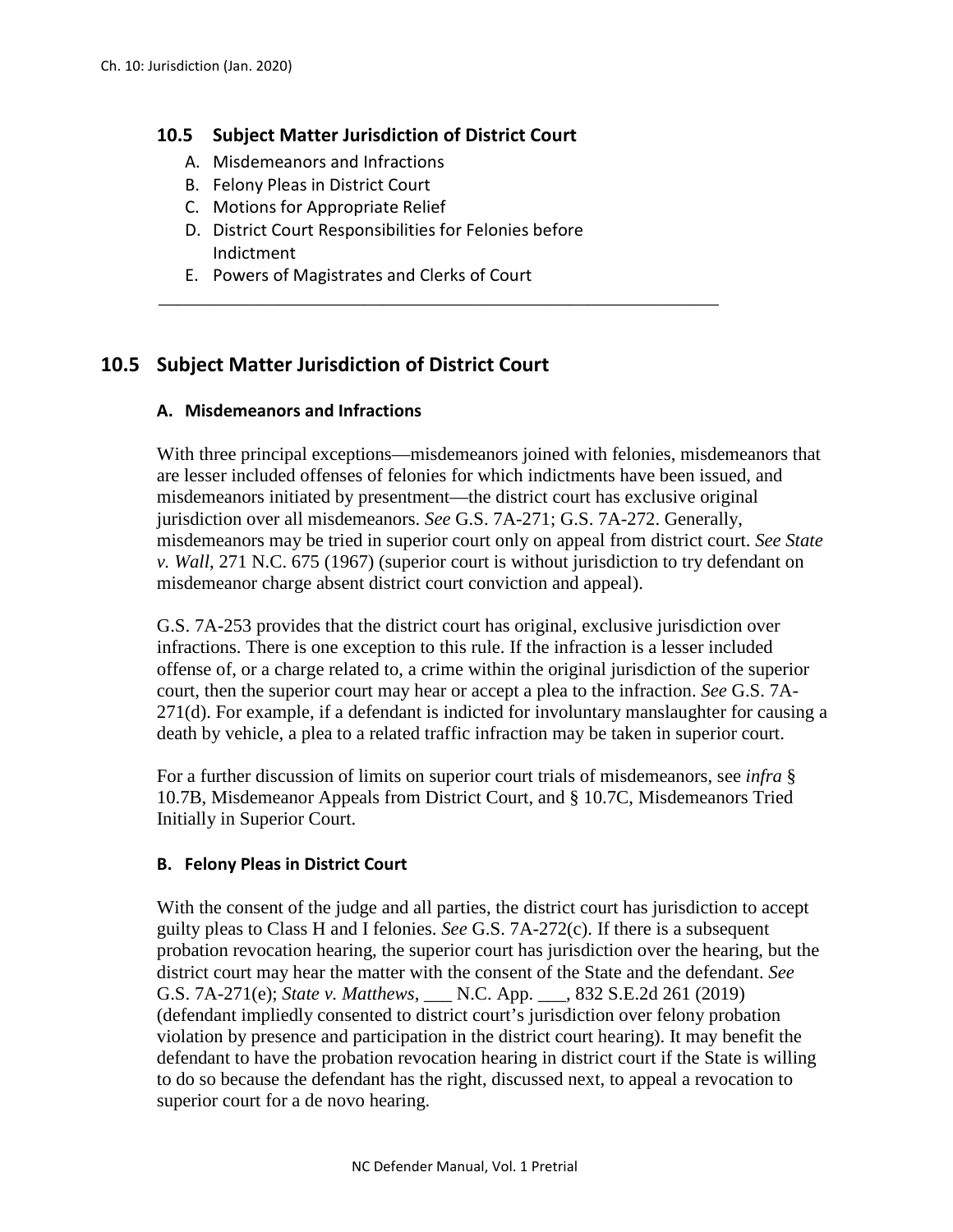Appeal of a guilty plea to a felony in district court lies in the court of appeals, *not* in superior court. *See* G.S. 7A-272(d). If the superior court holds a revocation hearing on a felony plea originally taken in district court, appeal is to the court of appeals. However, if the district court revokes probation on a felony plea taken in district court, the defendant's appeal is to superior court for a de novo revocation hearing rather than to the appellate division. *See* G.S. 15A-1347; *State v. Hooper*, 358 N.C. 122 (2004) (Court of Appeals lacked jurisdiction to hear defendant's appeal from probation revocation in district court where defendant had been placed on probation following pleas of guilty in district court to felony offenses; defendant's right of appeal was to superior court for de novo revocation hearing); *State v. Harless*, 160 N.C. App. 78 (2003) (same).

*Practice note:* G.S. 15A-1347(b) provides that if a defendant waives a probation revocation hearing in district court, a finding of a probation violation, activation of a sentence, or imposition of special probation may not be appealed to superior court. Counsel should advise clients facing probation revocation of this consequence of waiving a formal revocation hearing.

### **C. Motions for Appropriate Relief**

A motion for appropriate relief may be brought in district court if the original conviction was in district court. *See* G.S. 15A-1413(a); G.S. 15A-1414(b)(4); G.S. 15A-1417(c); *In re Fuller*, 345 N.C. 157 (1996) (trial court improperly entered judgment on offense that was not a lesser included offense of the offense before the court; prosecutor brought motion for appropriate relief in district court); *State v. Morgan*, 108 N.C. App. 673 (1993) (trial court has authority following conviction to initiate own motion for appropriate relief and change original sentence upon finding that sentence was unsupported by evidence), *cf. State v. Surles*, 55 N.C. App. 179 (1981) (court upheld district court's decision to set aside its own verdict of guilty; however, appellate court remanded case for new trial, holding that district court could not enter verdict of not guilty after setting aside verdict on ground that it was against weight of evidence under G.S. 15A-1414(b)(2)); *accord Morgan*, 108 N.C. App. 673 (following *Surles*).

For a further discussion of the authority of a judge to modify his or her judgment, see *infra* § 10.8G, Modifying Judgment After Session. For a further discussion of motions for appropriate relief, see 2 NORTH CAROLINA DEFENDER MANUAL § 35.3, Motions for Appropriate Relief (2d ed. 2012).

#### **D. District Court Responsibilities for Felonies before Indictment**

**Generally.** Often defendants are arrested on warrants before indictment. If an arrestee is indicted for a felony, or the district court finds probable cause that the defendant committed a felony or the defendant waives a probable cause hearing, jurisdiction over the case moves to superior court. *See* G.S. 7A-271(a); G.S. 15A-606(c); G.S. 15A-612(a)(1). Several months may elapse between a defendant's arrest on a felony charge and the transfer of jurisdiction to superior court. During this time the district court will have various administrative responsibilities for the case, including setting conditions of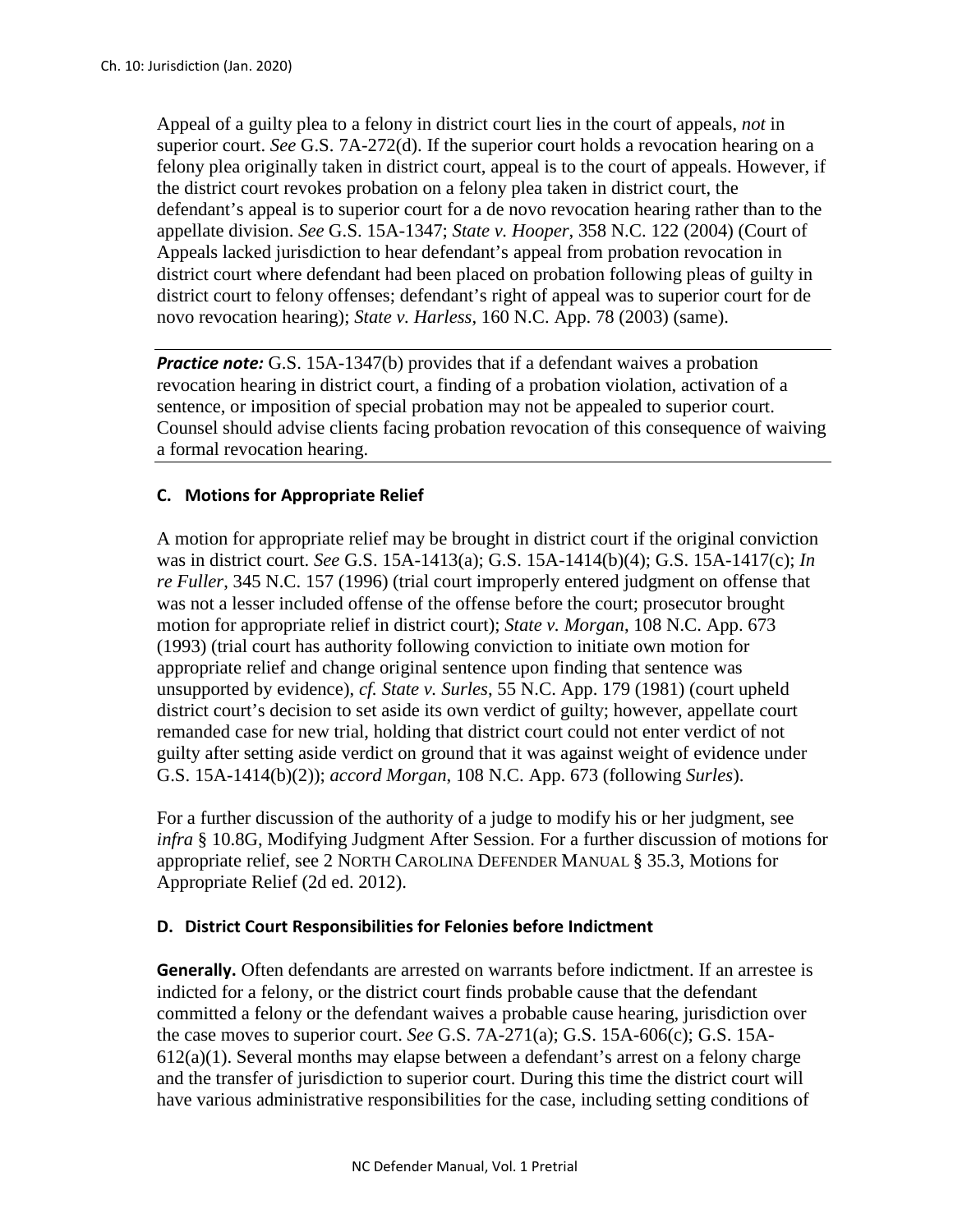pretrial release. The district court also will hold the probable cause hearing if one is required. There are statutory timeframes for holding a probable cause hearing, but they are not always easy to enforce. For a discussion of possible remedies for violation of those timelines, see *supra* § 3.2C, Scheduling Requirements; *see also* Alyson Grine, *[No](https://nccriminallaw.sog.unc.edu/no-probable-cause/)  [Probable Cause?](https://nccriminallaw.sog.unc.edu/no-probable-cause/)*, N.C. CRIM. L., UNC SCH. OF GOV'T BLOG (Apr. 23, 2009), (discussing probable cause hearing requirement).

**Motions.** District court judges may hear motions before indictment, and there may be times when an early hearing before a district court judge is advisable. For example, if the defendant's mental status is at issue, counsel may want to seek a capacity examination or funds for a psychological expert. *See supra* § 2.4, Obtaining an Expert Evaluation (2d ed. 2013). Additionally, the defendant may need to make a motions to obtain other expert services or to preserve evidence of a fleeting nature, such as a recording of a 911 call; or the defendant may need access to records held by third parties and may want to move for their production and disclosure. *See supra* § 4.2C, Preserving Evidence for Discovery (2d ed. 2013); § 4.6A, Evidence in Possession of Third Parties (2d ed. 2013); § 5.5, Obtaining an Expert Ex Parte in Noncapital Cases (2d ed. 2013). The district court has jurisdiction to hear such motions. *See State v. Jones*, 133 N.C. App. 448 (1999), *rev'd in part on other grounds*, 353 N.C. 159 (2000).

In contrast, defense counsel ordinarily should seek to have evidentiary motions in felony cases heard by a superior court judge because those proceedings are recorded, allowing for later review. Additionally, the superior court may be authorized to issue a new ruling, which could negate the district court's initial determination. *See State v. Lay*, 56 N.C. App. 796 (1982) (granting of motion to suppress in district court in misdemeanor case on basis that search warrant was invalid did not bar State from asserting validity of same search warrant in felony prosecution). Generally, the superior court will hear such motions after indictment, although it may hear some motions in felony matters before indictment. *See State v. Jackson*, 77 N.C. App. 491 (1985) (holding that superior court had authority to order capacity examination before indictment).

## **E. Powers of Magistrates and Clerks of Court**

District court judges have general jurisdiction over all matters that are heard in district court. Magistrates and clerks of court have similar responsibilities in some circumstances. *See* G.S. 7A-180; G.S. 7A-181 (setting out powers of clerks); G.S. 7A-273 (powers of magistrates).

**Magistrates.** Under G.S. 7A-273, magistrates have the power to:

- accept pleas of guilty or admissions of responsibility for minor infractions (where the maximum fine is less than \$50), Class 3 misdemeanors, and offenses for which the defendant may waive a court appearance and plead guilty ("waivable offenses");
- try worthless check cases when the amount of the check is \$2,000 or less and under the conditions set out in the statute;
- issue search warrants, valid in the county of issue;